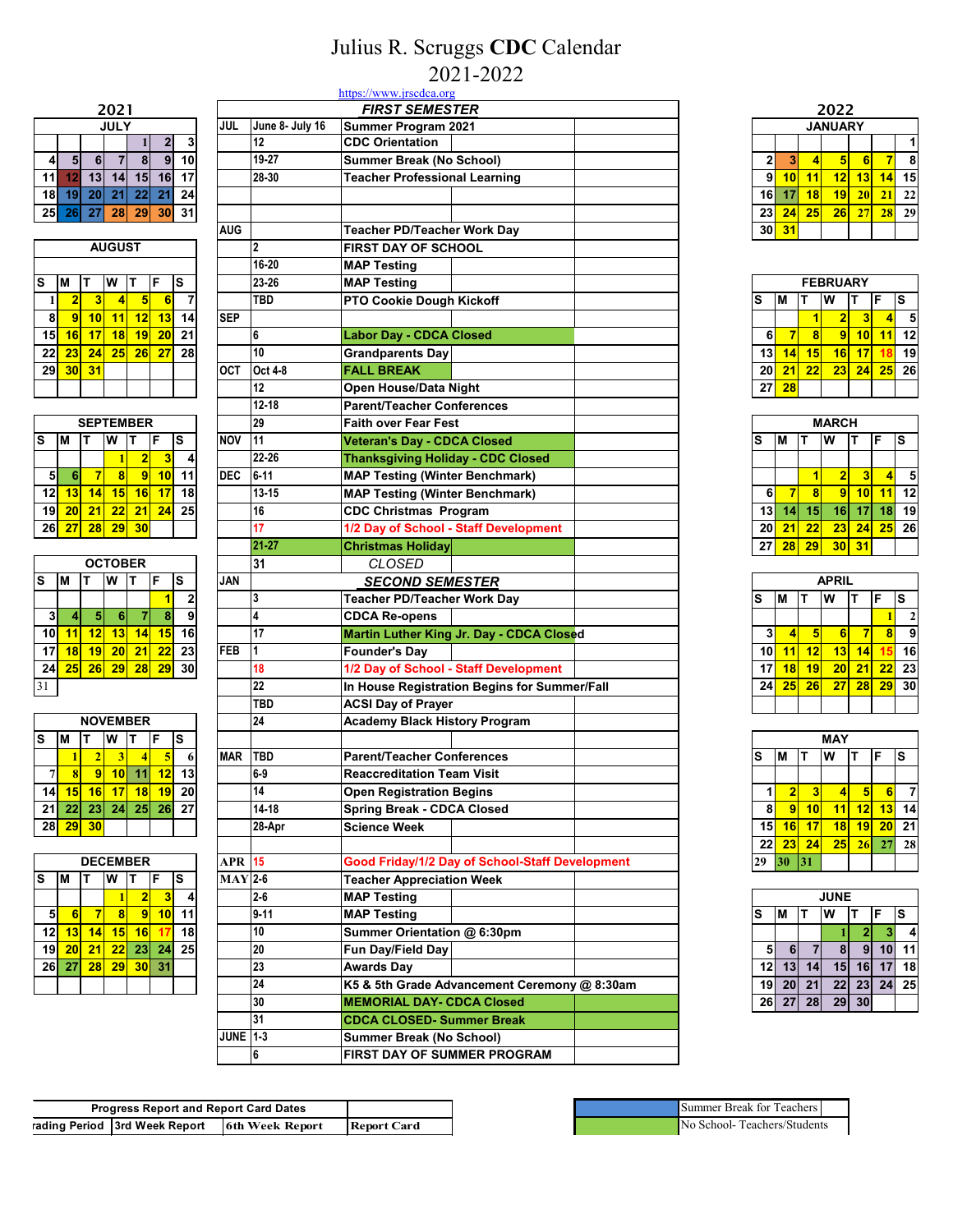## Julius R. Scruggs **CDC** Calendar

2021-2022

|                | Sept. 8        | Oct. 13  |  |
|----------------|----------------|----------|--|
| Nov. 3         | Dec. 1         | Jan 6.   |  |
| <b>Jan. 26</b> | <b>Feb. 16</b> | Mar. 16  |  |
| <b>Apr. 13</b> | 4-May          | $25-May$ |  |

| 1/2 Day of School; Early Dismissal @11:30; Staf |  |  |  |
|-------------------------------------------------|--|--|--|
| Teacher Professional Work Day/ Staff Developm   |  |  |  |
| School in Session                               |  |  |  |
| Summer Session                                  |  |  |  |